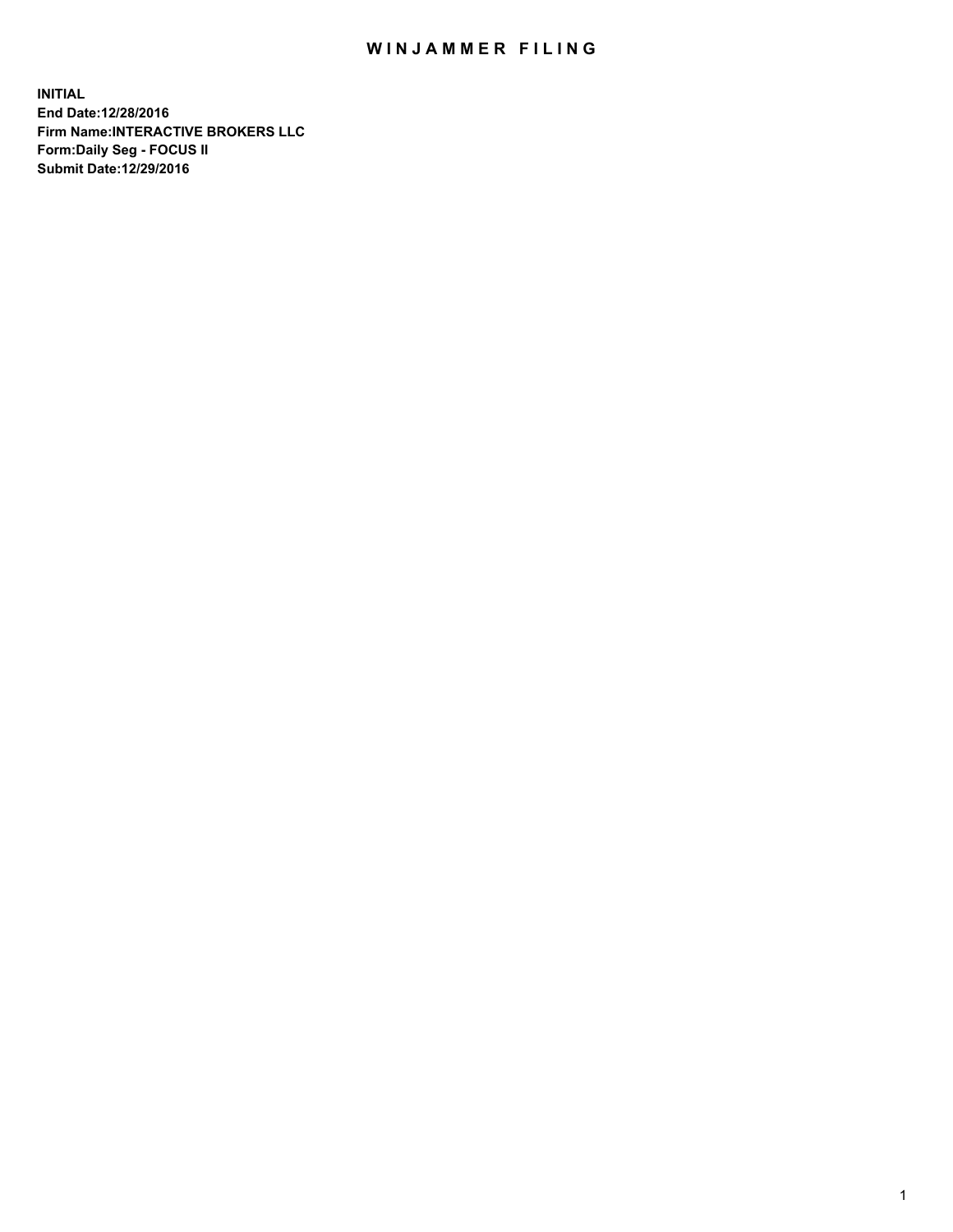## **INITIAL End Date:12/28/2016 Firm Name:INTERACTIVE BROKERS LLC Form:Daily Seg - FOCUS II Submit Date:12/29/2016 Daily Segregation - Cover Page**

| Name of Company<br><b>Contact Name</b><br><b>Contact Phone Number</b><br><b>Contact Email Address</b>                                                                                                                                                                                                                          | <b>INTERACTIVE BROKERS LLC</b><br>James Menicucci<br>203-618-8085<br><u>jmenicucci@interactivebrokers.c</u><br>om |
|--------------------------------------------------------------------------------------------------------------------------------------------------------------------------------------------------------------------------------------------------------------------------------------------------------------------------------|-------------------------------------------------------------------------------------------------------------------|
| FCM's Customer Segregated Funds Residual Interest Target (choose one):<br>a. Minimum dollar amount: ; or<br>b. Minimum percentage of customer segregated funds required:%; or<br>c. Dollar amount range between: and; or<br>d. Percentage range of customer segregated funds required between:% and%.                          | $\overline{\mathbf{0}}$<br>0<br>155,000,000 245,000,000<br>0 <sub>0</sub>                                         |
| FCM's Customer Secured Amount Funds Residual Interest Target (choose one):<br>a. Minimum dollar amount: ; or<br>b. Minimum percentage of customer secured funds required:%; or<br>c. Dollar amount range between: and; or<br>d. Percentage range of customer secured funds required between:% and%.                            | $\overline{\mathbf{0}}$<br>$\overline{\mathbf{0}}$<br>80,000,000 120,000,000<br>00                                |
| FCM's Cleared Swaps Customer Collateral Residual Interest Target (choose one):<br>a. Minimum dollar amount: ; or<br>b. Minimum percentage of cleared swaps customer collateral required:% ; or<br>c. Dollar amount range between: and; or<br>d. Percentage range of cleared swaps customer collateral required between:% and%. | $\overline{\mathbf{0}}$<br>$\overline{\mathbf{0}}$<br>0 <sub>0</sub><br><u>00</u>                                 |

Attach supporting documents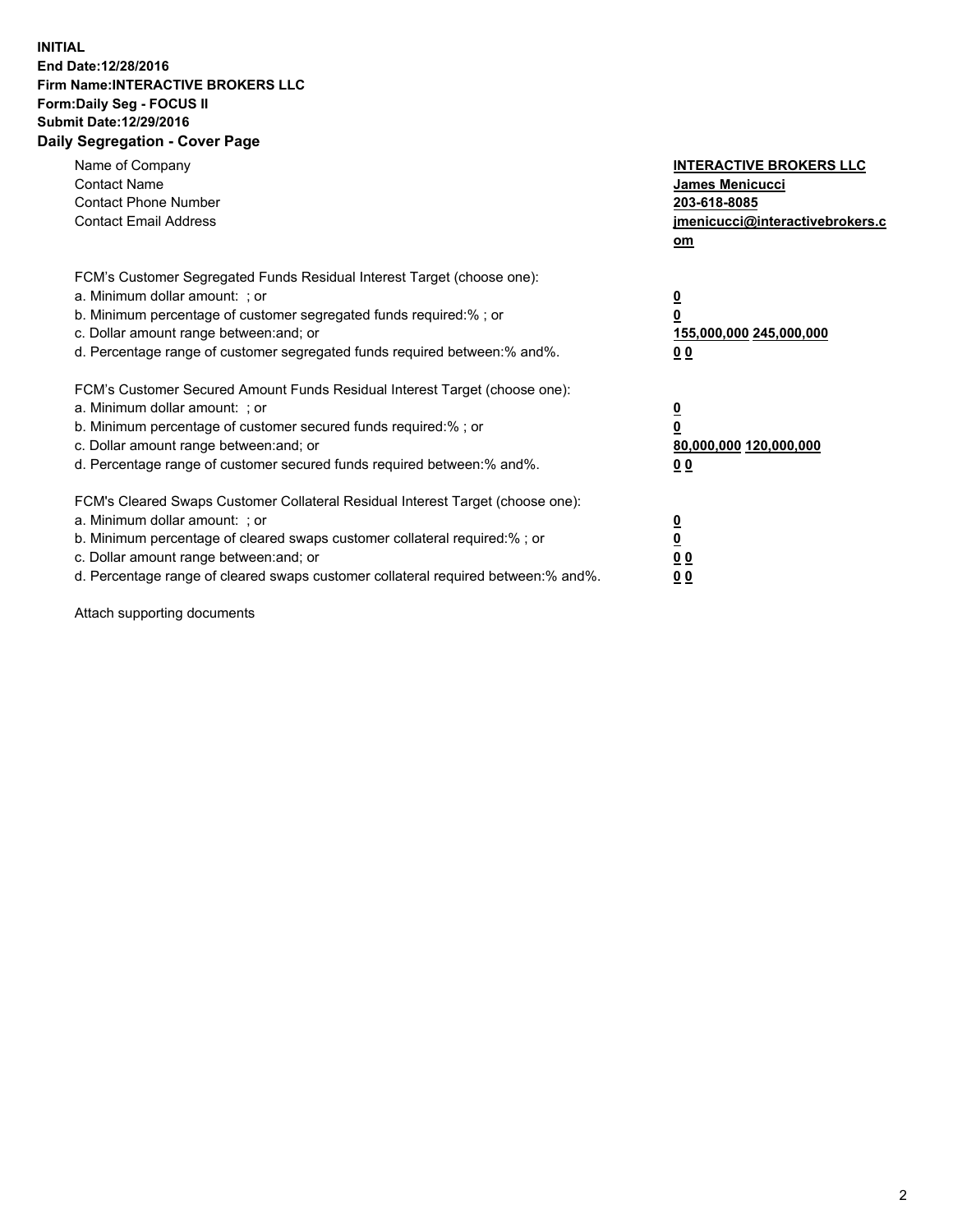## **INITIAL End Date:12/28/2016 Firm Name:INTERACTIVE BROKERS LLC Form:Daily Seg - FOCUS II Submit Date:12/29/2016 Daily Segregation - Secured Amounts**

|     | Dany Ocgregation - Oceanea Amounts                                                                         |                                         |
|-----|------------------------------------------------------------------------------------------------------------|-----------------------------------------|
|     | Foreign Futures and Foreign Options Secured Amounts                                                        |                                         |
|     | Amount required to be set aside pursuant to law, rule or regulation of a foreign                           | $0$ [7305]                              |
|     | government or a rule of a self-regulatory organization authorized thereunder                               |                                         |
| 1.  | Net ledger balance - Foreign Futures and Foreign Option Trading - All Customers                            |                                         |
|     | A. Cash                                                                                                    | 355,336,918 [7315]                      |
|     | B. Securities (at market)                                                                                  | 0 [7317]                                |
| 2.  | Net unrealized profit (loss) in open futures contracts traded on a foreign board of trade                  | 6,070,395 [7325]                        |
| 3.  | Exchange traded options                                                                                    |                                         |
|     | a. Market value of open option contracts purchased on a foreign board of trade                             | 165,332 [7335]                          |
|     | b. Market value of open contracts granted (sold) on a foreign board of trade                               | -27,816 [7337]                          |
| 4.  | Net equity (deficit) (add lines 1.2. and 3.)                                                               | 361,544,829 [7345]                      |
| 5.  | Account liquidating to a deficit and account with a debit balances - gross amount                          | 61,218 [7351]                           |
|     | Less: amount offset by customer owned securities                                                           | 0 [7352] 61,218 [7354]                  |
| 6.  | Amount required to be set aside as the secured amount - Net Liquidating Equity                             | 361,606,047 [7355]                      |
|     | Method (add lines 4 and 5)                                                                                 |                                         |
| 7.  | Greater of amount required to be set aside pursuant to foreign jurisdiction (above) or line                | 361,606,047 [7360]                      |
|     | 6.                                                                                                         |                                         |
|     | FUNDS DEPOSITED IN SEPARATE REGULATION 30.7 ACCOUNTS                                                       |                                         |
| 1.  | Cash in banks                                                                                              |                                         |
|     | A. Banks located in the United States                                                                      | $0$ [7500]                              |
|     | B. Other banks qualified under Regulation 30.7                                                             | 0 [7520] 0 [7530]                       |
| 2.  | Securities                                                                                                 |                                         |
|     | A. In safekeeping with banks located in the United States                                                  | 409,534,978 [7540]                      |
|     | B. In safekeeping with other banks qualified under Regulation 30.7                                         | 0 [7560] 409,534,978 [7570]             |
| 3.  | Equities with registered futures commission merchants                                                      |                                         |
|     | A. Cash                                                                                                    | $0$ [7580]                              |
|     | <b>B.</b> Securities                                                                                       | $0$ [7590]                              |
|     | C. Unrealized gain (loss) on open futures contracts                                                        | $0$ [7600]                              |
|     | D. Value of long option contracts                                                                          | $0$ [7610]                              |
|     | E. Value of short option contracts                                                                         | 0 [7615] 0 [7620]                       |
| 4.  | Amounts held by clearing organizations of foreign boards of trade                                          |                                         |
|     | A. Cash                                                                                                    | $0$ [7640]                              |
|     | <b>B.</b> Securities                                                                                       | $0$ [7650]                              |
|     | C. Amount due to (from) clearing organization - daily variation                                            | $0$ [7660]                              |
|     | D. Value of long option contracts                                                                          | $0$ [7670]                              |
|     | E. Value of short option contracts                                                                         | 0 [7675] 0 [7680]                       |
| 5.  | Amounts held by members of foreign boards of trade                                                         |                                         |
|     | A. Cash                                                                                                    | 64,134,120 [7700]                       |
|     | <b>B.</b> Securities                                                                                       | $0$ [7710]                              |
|     | C. Unrealized gain (loss) on open futures contracts                                                        | 7,330,022 [7720]                        |
|     | D. Value of long option contracts                                                                          | 165,333 [7730]                          |
|     | E. Value of short option contracts                                                                         | <u>-27,816</u> [7735] 71,601,659 [7740] |
| 6.  | Amounts with other depositories designated by a foreign board of trade                                     | 0 [7760]                                |
| 7.  | Segregated funds on hand                                                                                   | $0$ [7765]                              |
| 8.  | Total funds in separate section 30.7 accounts                                                              | 481,136,637 [7770]                      |
| 9.  | Excess (deficiency) Set Aside for Secured Amount (subtract line 7 Secured Statement<br>Page 1 from Line 8) | 119,530,590 [7380]                      |
| 10. | Management Target Amount for Excess funds in separate section 30.7 accounts                                | 80,000,000 [7780]                       |
| 11. | Excess (deficiency) funds in separate 30.7 accounts over (under) Management Target                         | 39,530,590 [7785]                       |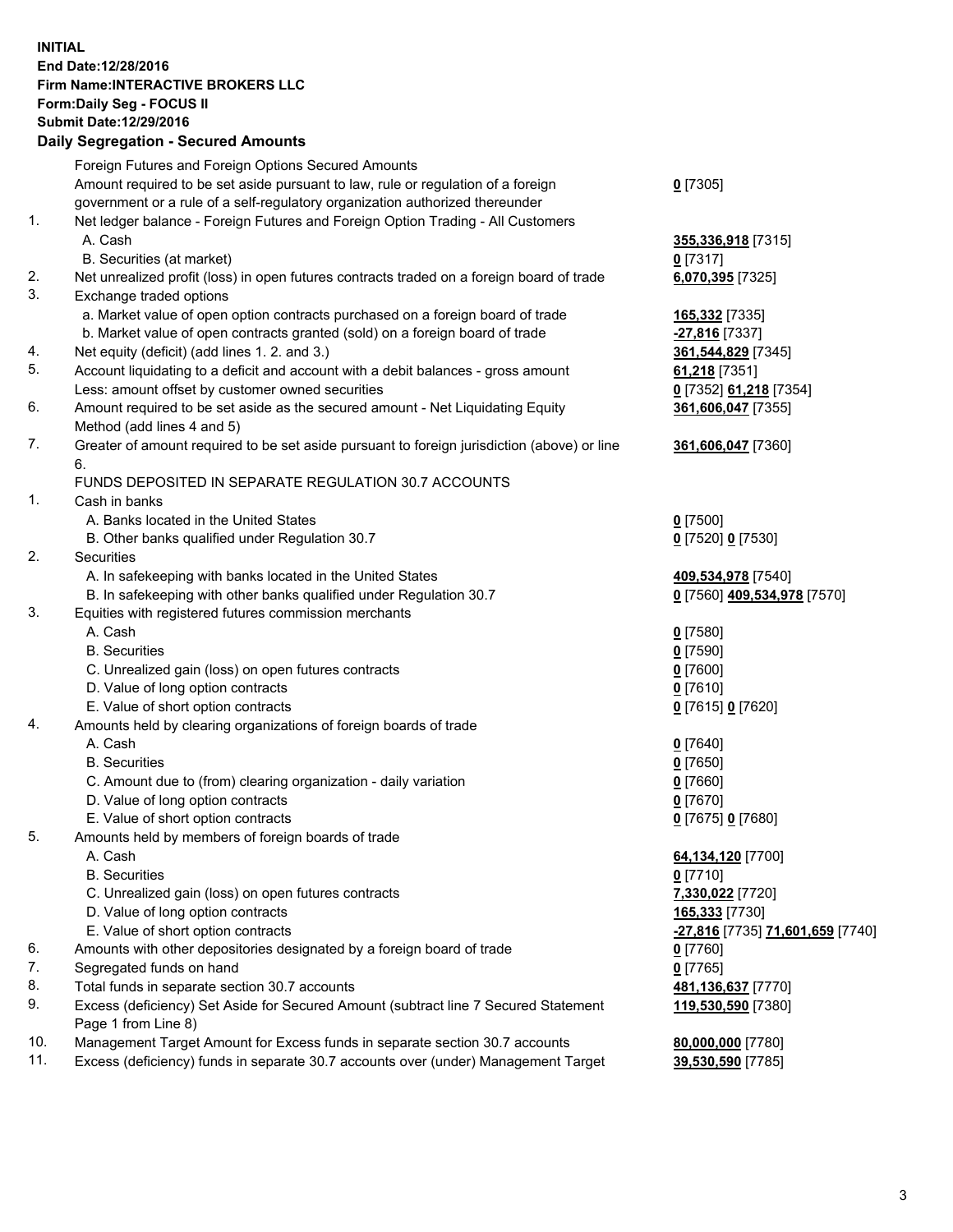**INITIAL End Date:12/28/2016 Firm Name:INTERACTIVE BROKERS LLC Form:Daily Seg - FOCUS II Submit Date:12/29/2016 Daily Segregation - Segregation Statement** SEGREGATION REQUIREMENTS(Section 4d(2) of the CEAct) 1. Net ledger balance A. Cash **3,162,353,546** [7010] B. Securities (at market) **0** [7020] 2. Net unrealized profit (loss) in open futures contracts traded on a contract market **21,161,238** [7030] 3. Exchange traded options A. Add market value of open option contracts purchased on a contract market **121,212,028** [7032] B. Deduct market value of open option contracts granted (sold) on a contract market **-203,462,516** [7033] 4. Net equity (deficit) (add lines 1, 2 and 3) **3,101,264,296** [7040] 5. Accounts liquidating to a deficit and accounts with debit balances - gross amount **423,555** [7045] Less: amount offset by customer securities **0** [7047] **423,555** [7050] 6. Amount required to be segregated (add lines 4 and 5) **3,101,687,851** [7060] FUNDS IN SEGREGATED ACCOUNTS 7. Deposited in segregated funds bank accounts A. Cash **122,193,528** [7070] B. Securities representing investments of customers' funds (at market) **2,002,316,357** [7080] C. Securities held for particular customers or option customers in lieu of cash (at market) **0** [7090] 8. Margins on deposit with derivatives clearing organizations of contract markets A. Cash **21,926,283** [7100] B. Securities representing investments of customers' funds (at market) **1,251,288,467** [7110] C. Securities held for particular customers or option customers in lieu of cash (at market) **0** [7120] 9. Net settlement from (to) derivatives clearing organizations of contract markets **19,932,128** [7130] 10. Exchange traded options A. Value of open long option contracts **121,198,833** [7132] B. Value of open short option contracts **-203,322,591** [7133] 11. Net equities with other FCMs A. Net liquidating equity **0** [7140] B. Securities representing investments of customers' funds (at market) **0** [7160] C. Securities held for particular customers or option customers in lieu of cash (at market) **0** [7170] 12. Segregated funds on hand **0** [7150] 13. Total amount in segregation (add lines 7 through 12) **3,335,533,005** [7180] 14. Excess (deficiency) funds in segregation (subtract line 6 from line 13) **233,845,154** [7190] 15. Management Target Amount for Excess funds in segregation **155,000,000** [7194] **78,845,154** [7198]

16. Excess (deficiency) funds in segregation over (under) Management Target Amount Excess